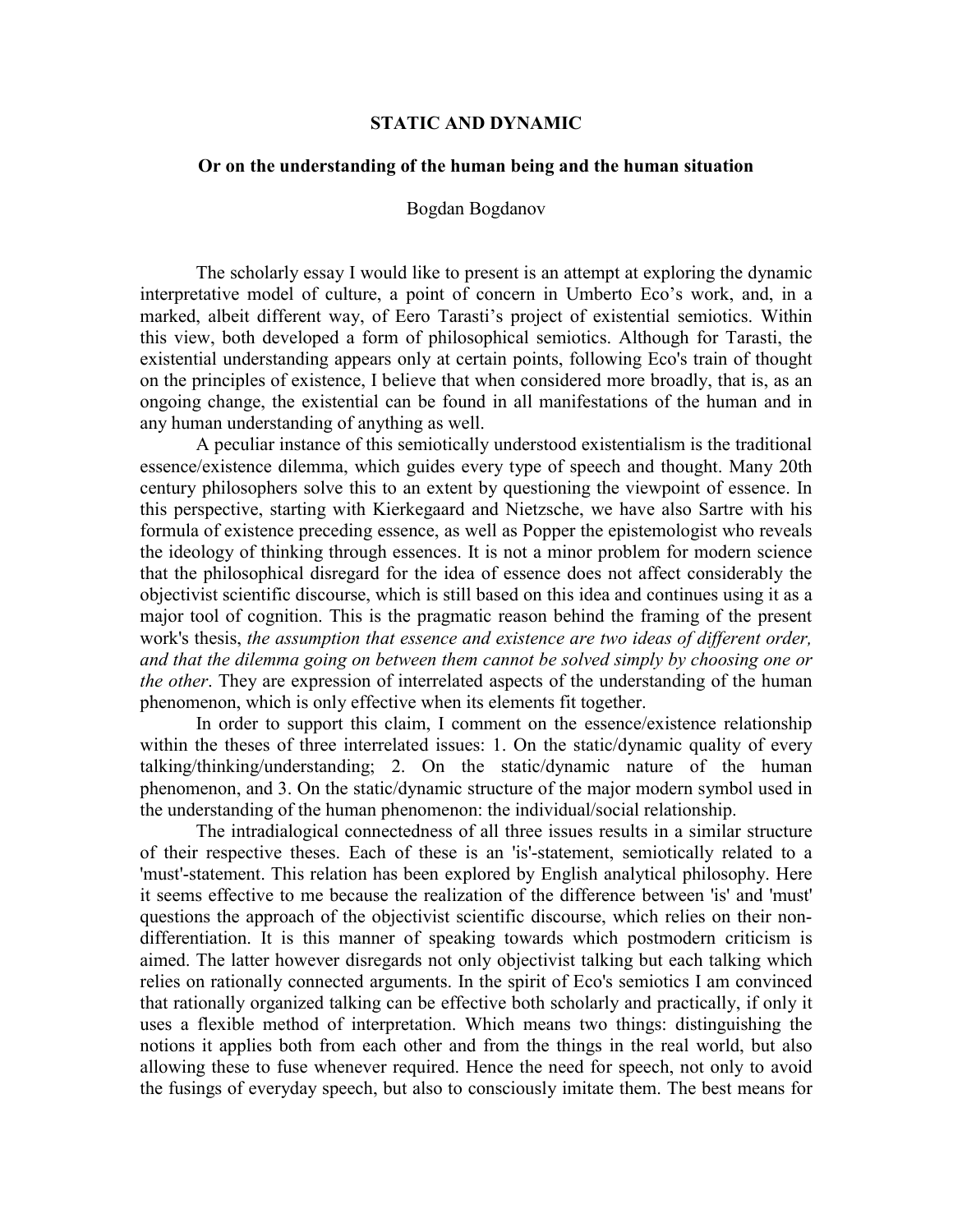achieving this is the synonymous displacement of notions used and issues discussed as practiced mostly by everyday speech. And this is just what the intradialogical combining of the three aforementioned issues boils down to.

This combining definitely takes into account the old pattern of two binary opposed ways of understanding: the realistic overlapping of reality and thought, and the nominalistic separation of one from the other. The present work is an attempt at restricting the radical nature of this opposition. This is why it speaks not of thinking, but of understanding/thinking/talking, which, as a point within human reality does not overlap with it, but realizes at the same time the schematism which separates it from reality, without avoiding the linguistic notion of overlapping with the latter, and without exploiting furtively this fusion like objectivist talking does. The attitude towards this socalled fusion is dual: on the one hand, it is considered indispensable; on the other, it is also used as an instrument of cognition.

Hence the identical theses of the first and the second issues mentioned, the working assumption that human understanding/thinking/talking imitates, and in this sense, overlaps with the dynamics of the human phenomenon, and that both the phenomenon itself and its manifestation as thinking/talking are reduced to a continuous coupling of the standpoints of essence and existence. These are exactly the ones expressed synonymously with the figurative ideas of static and dynamic. When the human is being considered as based on the idea of essence, the way it is commonly thought of, then this idea is represented in a closed and static way and, consequently, the human is understood as an identity which coincides with itself. The human phenomenon, for its part, is well-defined and ready, but is also a non-identity in the process of formation, aimed at an entire complex of other. Hence the need to understand the human also as flux and transition, the way it is generally manifested in the acts of human understanding and human activity. Or, if we are to put it the other way round, on the level of its existence both the human and its two major manifestations are in a certain way dynamic.

This overlapping of the dynamics of the human phenomenon with the dynamics of human understanding/thinking/talking does not eliminate the opportunity of considering them as differentiated. In terms of the reality-in-becoming of human existence, human understanding/thinking is marked by a peculiarity which is known to Aristotle. Thinking represents things essentially in two ways: as in 'is'-situations, of statically truthful cases formed according to the principle of essence; and as in 'I make/it happens'-situations - dynamic cases of change formed according to the principle of existence. Both of these develop claims about things that seem to be equally real, of which it is predicated either that they are specific, or that, being specific, they change partially or completely as a result of being subjected to this, or of being themselves active, or both.

There is a difference, however, between the realities of 'is'-situations and 'I make/it happens'-situations. The former are real in a figurative sense, while the latter are more often real in the literal sense. In the first case we have a, so to say, pure subject, of whom something is predicated in an ideal environment, so that from a pure subject it turns into an object with specific contents. Correspondingly, a pure subject of understanding develops as well, which refers to an object independent of it, and in view of its understanding results in an 'is'-situation of predication. This happens in a static and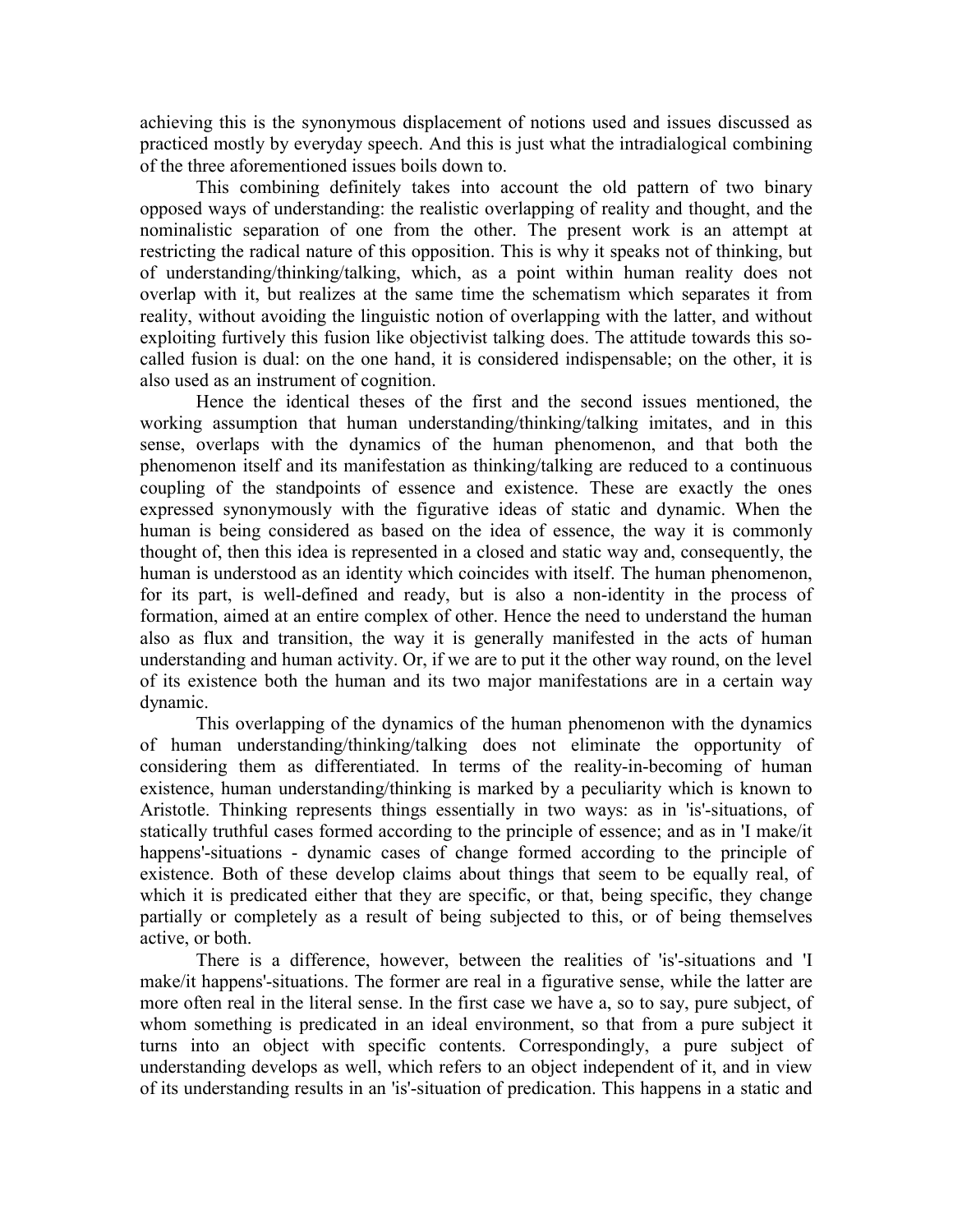ideal environment/world, which does not allow for complications coming from the interference of particular environments, which might disturb the act of cognition with their contents. The relations both in the act of this understanding, and in the 'is' propositions resulting from it are ideally schematic. Something is said to be the way it is per se, just like the understanding subject is per se, as well. Neither the thing becomes more complicated through participating in other things and specific contexts, with aspects of other entities, nor is the understanding subject considered related to an external or internal set of subjects, which make it dynamic and changeable.

While in the second case, the context of understanding is sophisticatedly composed as a here-and-now world of contents, related to an entire world. This composedness is modularly movable both in its elements and in its entirety. Therefore, the subject of understanding is also, so to say, impure, complicatedly dependent on certain contents, which change in the act of understanding. Something happens with the one who understands, just like, as a consequence of understanding, the environment/world itself changes. Or, in other words, the subject exists also as an object, its becoming having to do with a change in contents and relations. The propositions developed in this environment of understanding are of the same type, formed according to the principle of existence. Their subject, too, is full of contents, transformable and passing into other subjects.

Corresponding to this is the complication that the internal environment within the propositions, which represent a change, does not coincide with the external environment of understanding, as this happens with the ideal statics of the so-called 'is'-propositions. This results in distinguishing between meaning and sense. The things talked about have meanings that change in the course of claiming due to internal, but also external reasons and purposes. Imposed by the environment of understanding, these external reasons and purposes 'deform' the meanings formed within a proposition of this type by covering them with sense. It is this complex relationship between static meanings, dynamic resignifications and interfering senses in the proposition which structures a change in the principle of existence, resulting in the formation of the so-called *semiotic units* within the proposition. Roughly speaking, semiotic units are fusions. And this is true for all sign uses - both in speech and in the practice of cultural existence. This undoubtedly is one of the most fertile ideas in the semiotics of Charles Peirce: the sign in use is the dynamics of sign combination. It can be observed both in the Peircean term 'semiosis' and in the sophisticated Peircean classification of signs. After Peirce, this idea is mostly followed and developed in the semiotics of Umberto Eco.

In trying to formulate the proper grounds for this fusion which is constitutive of the sign in use, these grounds can be reduced to the following four reasons. The first one indicates that every single thing is related to other things and, therefore, naturally fuses with them. The second refers to the natural mismatch between the thing and the word that stands for it, due to which the word entails connotations of other things as well. The third reason is rooted in the quality of speech, viz to present things as similarly existent, while they exist in different ways. Thus, the non-existent and the existent in different ways easily come together in semiotic terms. The fourth and, probably, most important reason for this so-called fusion lies in the relationship between the message of speech about the thing in question, and the use of this message by someone. These two sides are fused, for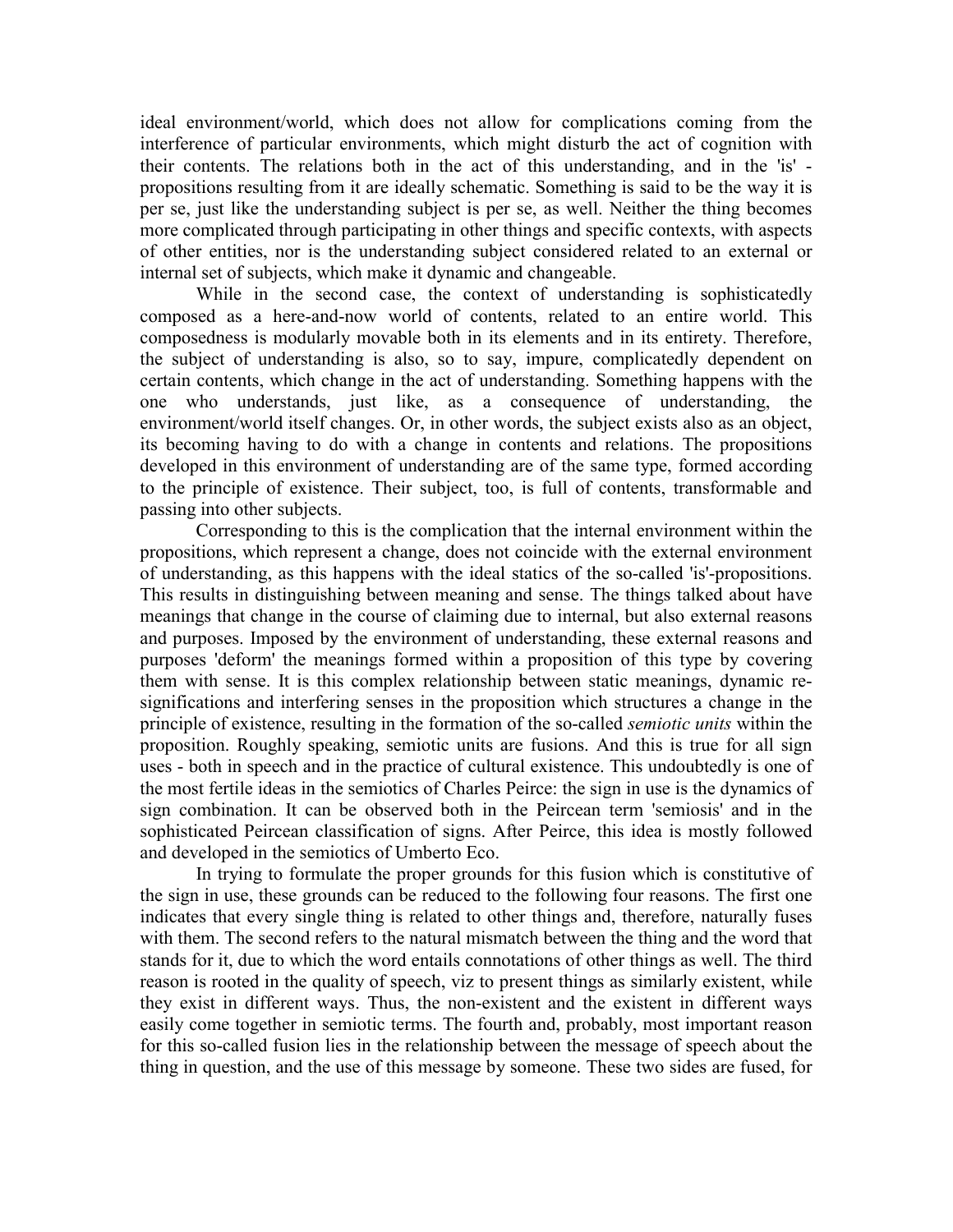apart from dealing with an existent thing, every understanding/talking serves yet another purpose: a specific speaker's attitude of this or that type.

In the spirit of synonymous intradialogical speech, we can express the said four reasons in a dichotomous manner, too. The first reason for semiotic fusions is that the thing, which is the subject of understanding, is not a well-outlined reality and, therefore, its signified does not match with it. To this we can add the second reason, viz that when both static and visible, things continue their formation regardless of human understanding, and even when they seem not to be forming, their understanding represents them as being formed; they are of many aspects, really, but also ideally, due to being used by understanding subjects for the purposes, to which understanding serves.

To speek in the 'is'-propositions is the ideal of science and of a certain type of philosophy, also forming the basis of objectivist.speech. Speeking in the 'I make/it happens'-propositions, in its own turn, results in a multitude of discourses in the fields of philosophy and fiction. In both cases, however, there is a non-achievement of the ideal. Because in using 'is'-propositions connotations of 'I make/it happens'-relations would doubtlessly interfere. And this interference results in the formation of semiotic units regardless whether it has to do with a mythological symbol or a scientific notion. In both cases the use of speech, the dependence on context, speaker and understanding individuals of certain attitude, turns these into signs in use, into oscillating units of continuous internal replacement between signifier and signified, of signifieds which become the signifiers of other signifieds.

The same holds true .as well for the other type of speech, which claims to be dynamic, to present things on the principle of existence and to construct 'I make/it happens'-situations. As far as this speech, too, is about something, that is, it relates this something to others of the same type and, hence, responds according to the principle of essence, it cannot avoid attaching to its 'I make/it happens' dynamic situations connotations of essence. Finally, imitating the actual dynamics of existence, coming out as only a model of dynamics, i.e., of statics under a dynamic cover. Therefore, there are no pure 'is' and 'I make/it happens' modes of talking, but only fused utterances for the analytical disentanglement of which science so far lacks the specific tools.

If we are to observe the principle of similarity, we can easily transpose the said quality of human understanding/thinking/talking upon the human phenomenon itself. Of all the abstract definitions of the human, one seemingly most appropriate statement for handling it would be that it is non-identical to itself. Due to the aforementioned dependence, however, such definition would immediately provoke the objection of a whole set of assumptions along the line of identity, or, if we are to put this in a more traditional way, along the line of immanence. In the logic of essence and of static truthfulness, the human is a datum, which can be understood as such. The course of understanding, however, is dynamic, bi-essential and bi-principled, leading away to the other, which the human being is not, to a set of transcendental states, both inside and outside the human being, as far as it develops and is intentionally predisposed. Therefore, good thinking of the human being is of an immanent/transcendent type, static/dynamic and identical/non-identical.

This sounds convincingly as a general methodological assumption, but is hard to apply to specific matter, mainly because, although enumerable, the levels which are present in the real human are difficult to present as relatedness. It is this relatedness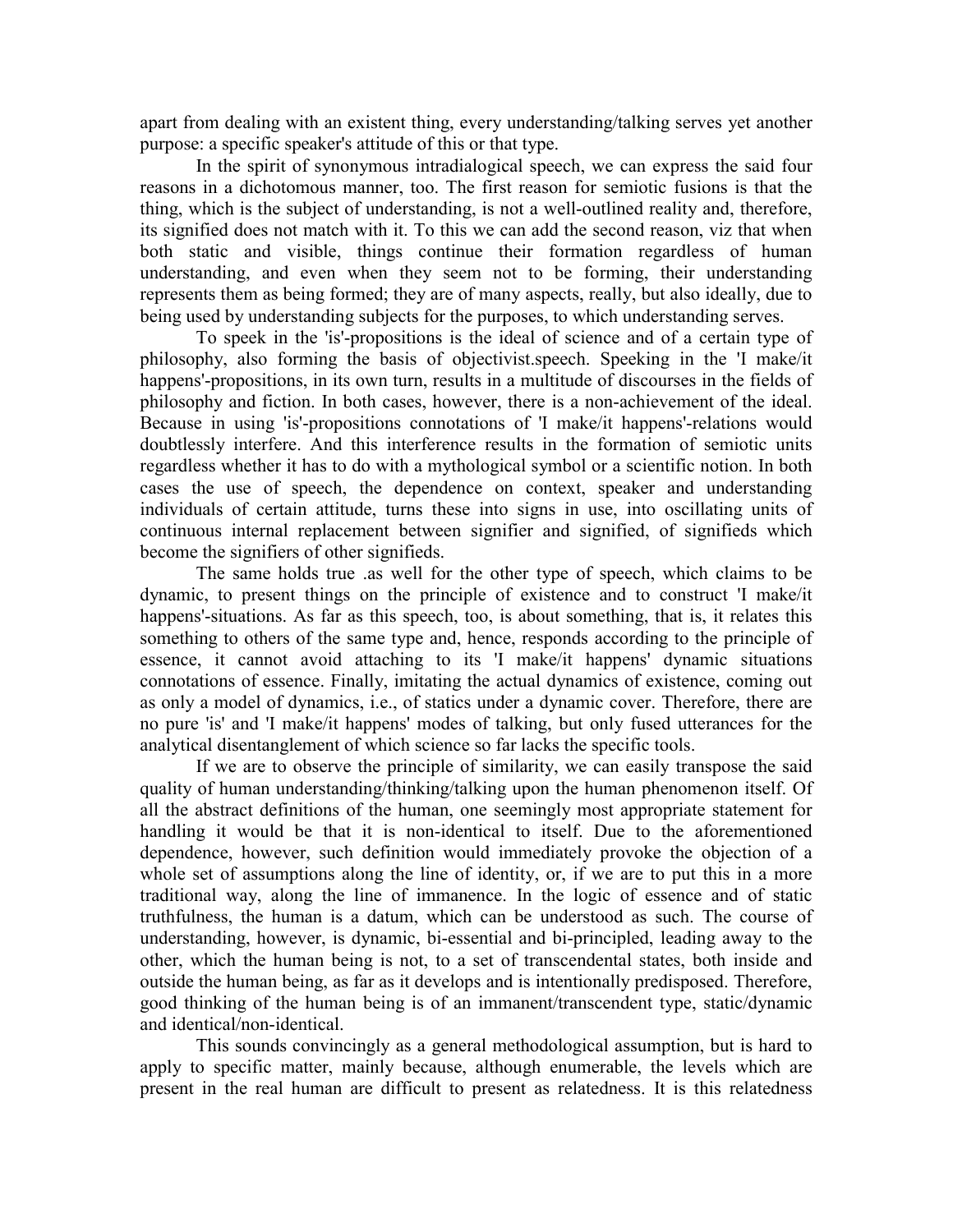which is the big referential cause for breeding the so-called semiotic units in the course of each and every human understanding. Here is one example: given the high genetic identity between the human being and the chimpanzee, modern science of the apes is facing the problem of whether to refer the chimpanzee to the human species. More examples can be provided. Present-day traditional science experiences the same difficulties in fixing the borders between certain species and genuses, which were also faced by Aristotle's speculative metaphysics.

For it is not just a matter of drawing the line between the chimp and the human being. In the eventual unit which might incorporate the human being and the apes, the viewpoints of other units are involved as well. Thus, for example, is the volumetric unit for the biological thing, which links all plants, animals and microorganisms. This unit is something real: among the many other things a human being is, it is also a biological being. It would have been too easy if generic features were not mixed with those of the species, but they are intermingled and Aristotle's principle that essence is determined only by the species is incapable of solving this. No matter how we distinguish between man and animals, modern empirical knowledge clearly indicates that man is an animal, too, and that in animal existence some of the most important manifestations of human existence are revealed, without it being easy to say whether these refer to the man/animal unit, or to the larger unit of the so-called biological thing.

This way or the other, however, both of them exhibit the following features, which are important for the understanding of the human being: existence is both individual and group, individual mobility is transformed into group mobility and can be manifested in two ways: as linking to, and separation from, other groups and a given environment. This mobility is exposed in terms of subject in a very peculiar way - in the dual relationship of the 'is' and 'it happens'-situations already discussed. Hence, according to the individual/group/environment indicator, between the human being and the biological thing assumed a quite apparent similarity can be observed. One addition to this is that biological existence cultivates the supplementary environment which is typical of man and which comes as extension of his natural environment.

Accordingly, based on this similarity, a general understanding of the fundamentals of every existence comes forth. Provisionally, we call it a biological one. It is exhibited in the dynamics of the linking between at least three units: individual, group and group-to-environment. The dynamic identity/non-identity relation between these units is the common of a coefficient which should never be overlooked when discussing human existence. This coefficient is, so to say, a transcendence of the human which is present within the human itself. Or, in other words, man as a biological being and man as a social being both fall into a common coefficient pool, where they are in a certain way undifferentiated. This undifferentiatedness is an important aspect of the effective knowledge about them. Saying effective, I mean knowledge to be used, a temporary immanent understanding, ready to open towards one or another transcendence, or towards another immanence.

Or, if we are to put this in yet another way, a human being is just a human being, but also an animal, and a biological thing, and God, whatever this may mean. Man is an ongoing attempt at an entity, and therefore, is many entities at once. Like many other things, he is an object, too. There is nothing so bad in treating sometimes both the others and ourselves like objects. It would be bad, however, to profess this as a static situation,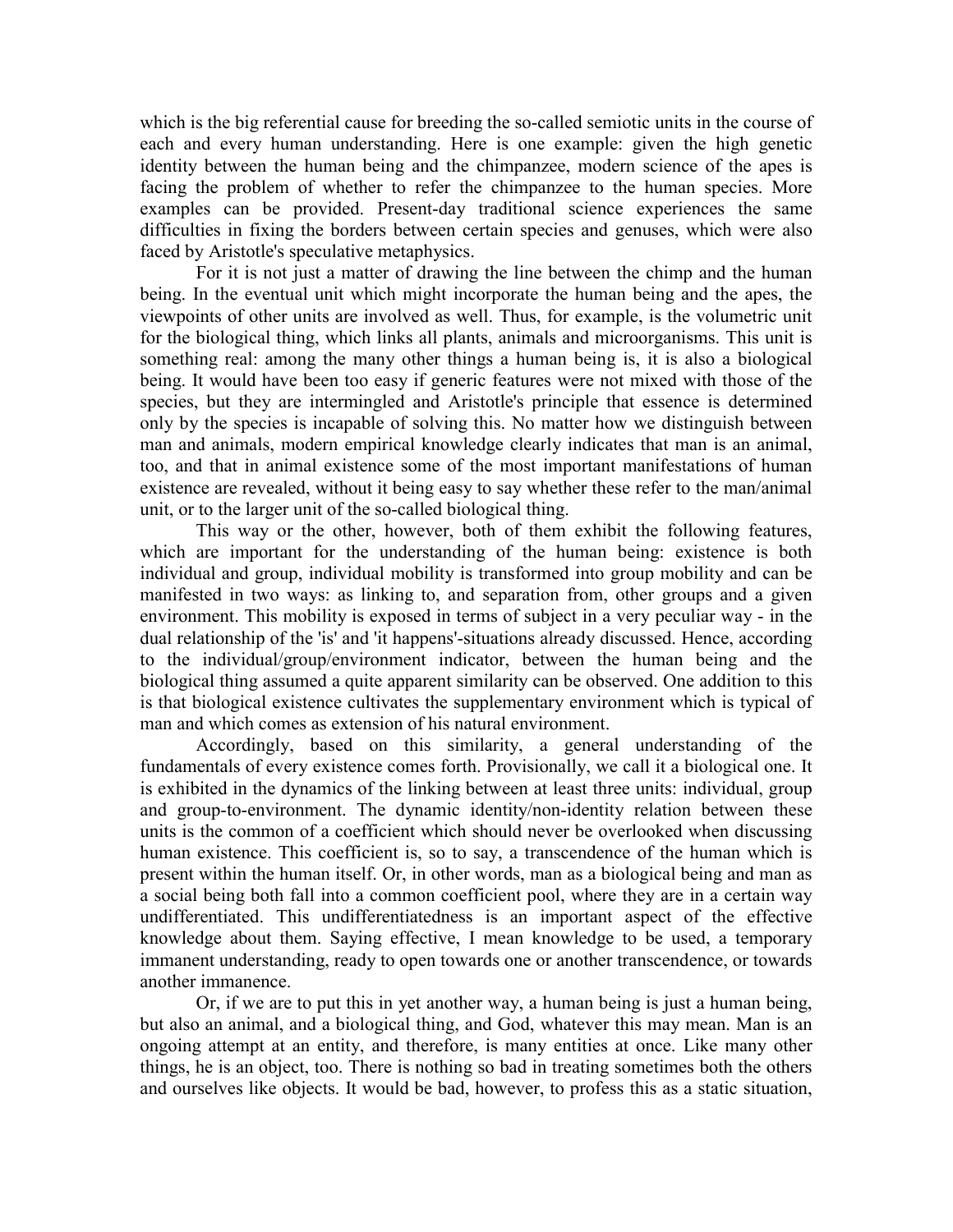just like it would be equally bad to approach in the same way the assumption that man is a superior and reasonable being. And not only because the ideologically stabilized meaning of this assumption has lead to so much outrage in human history. What is bad, too, is its very 'deceitfulness', the fact that the front of its 'is'-assumption presents its back to the 'must'-assumption that man is not as reasonable as he is expected to be.

It would be difficult to list all manifestations of the human. The possibility of doing so depends on what is being discussed and on the task to be solved, the eye turning towards some of these manifestations, after being negotiated, and presenting them according to the principle of existence - as transition from one to the other. But since, because of speech, this too can be represented only in general terms, and on the other hand it would be an utopia to consider it only generally, in the ideal proposition of a general metaphysics, then there is no other effective way of expression, except for the provisional usage, by compromise, of this or that small metaphysics of existence, which the one who chooses applies in order to have his work done. Metaphysics is useless as a secure method for the understanding and doing of everything, but is indispensable as a kind of coefficient knowledge.

This formulation of the human phenomenon and human understanding casts a peculiar light also on the two specific manifestations of the human: the individual and the social, this, so to say, binary symbol for treating the human phenomenon, around which the objectivist-minded modern humanities are centered. The social and the individual are the signifieds of actual conditions of the human, but they are something else, too: interdependent terms for expressing the dual inner otherness in the area of the human. Each of them is like an inner transcendence to the other, and each can be regarded as being more immanently human than the other. Opportunities for static decision and choice lie not only between the individual and the social, but also among their subspecies. For the social can be split into a hierarchical social, of a closed nature, and a communal one, which is open according to the principle of individual equality, this in its turn being subdivided into real communities of equal individuals, and virtual communities of all those who are not there. The same subspecific sophistication is valid for the individual as well.

Such subspecific multiplicity should have resulted in a huge number of combinations in the specific situations of choice. But neither practical, nor objectivist thinking is inclined to produce refined differentiations. The ideal of clarity, dictated by the context of what has to be done and the need for it to be easily shareable, does not allow for that. The choice usually is between social and individual in principle. But this is also the paradox of static utterances. They are seemingly unequivocal, but their claims are semiotic units, 'polluted' with connotations. Whichever social ideal we take, considered in the context of its utterance or understanding, it is inevitably polluted. Its front part is a signifier, dragging behind connotation for some other social, and for some individual as well. This is how speech provides essence-related utterances with a kind of hidden potential assumptions, which are to serve, in case anyone decided to take them out of the semiotic unit, for rejecting the utterance developed according to the principle of essence, and setting off along the line of existence.

This solution is better: it connects openly two situations and their dynamic representation as a transition. Which means that the social and the individual, or, even better, certain specific manifestations of these, should be represented in a state of change,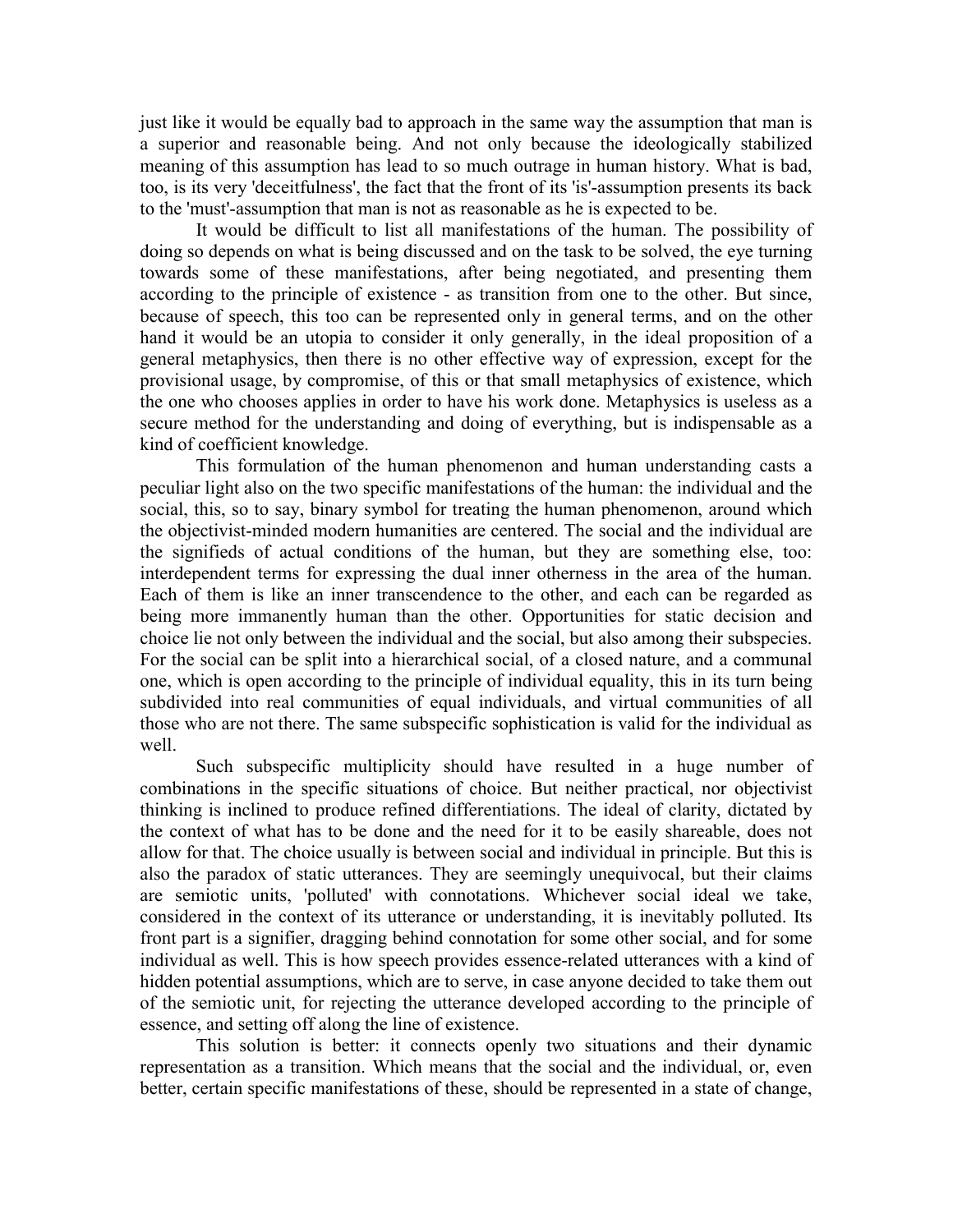as the realization of a subject to whom something happens and who acts, being driven towards something. By using subject, I mean not only the subject of an individual, but also the subject of a human group. Present-day humanities do not have a method for the effective subject-like representation of all that happens with a human community. Thanks to Freudian psychoanalysis, dynamic speeking about the individual has become much more developed than dynamic talking about what happens with human collectivities. This way or the other, however, in both cases - the identity-in-becoming of the individual, and the identity-in-becoming of human communities - everything is carried out through subjects of complex composition.

The becoming, the making of identity in view of the well-being of a given unit is, perhaps, the other synonymous phrase, which expresses more thoroughly the notion of existence. Individual and social are the cognitive symbols of two grosser unit types within the boundaries of the human. Behind them, the more general cognitive term of the subject flashes. This is why my assertion is that in order to think of the individual and the social as of existence, we need to think of them in terms of the subject, and further, picturing this subject as being internally and externally complex, shifting to the subjects of other units. Hence, existence is an ongoing transition from individual forms to social forms, in view of the intricately linked well-beings of the numerous units, in which the human is revealed and which we simplify by reducing them to the social and the individual.

But the least we must do, given what is implied in the pattern of the existence of the biological, is add a third structural unit which is usually overlooked: the environmentrelated social, the one, which is regarded as culture in objectivist terms. Just as the social human being is rooted in its biological body, so is human society rooted in the environment of the world, attainable through the agency of the human world, constructed as an extension. There are two intentions here: the individual strives to disconnect himself, if possible, even from his body, but at the same time he develops roots and connections in order to become more powerful and other. He is rooted into, and connected with, land, possessions, other people, society and what not, in order to surpass his biological determinacy and mortality. What he actually does, however, is to continue observing its own principle of surpassing and supplementing through transcendence.

The third issue covered by the present work is directly related to the objectivist style of contemporary social science, which considers social existence in an ineffective and closed way. This is true both of the purely objectivist talk along the line of essence, and of the seemingly dynamic talk, which regards social existence as becoming, but with the idea of a static subject. This is the poor form of history and historicism, whose denouncer is Carl Popper. By accounting of what is happening with such a static subject, of some kind of 'us' or 'them' related to a country, nation, ethnic group or society, such histories are no less objectivist than sociological or political-science talk which constructs permanent 'is'-situations for and abstract and motionless subject. The same holds true when dealing with the individual. It is enough to fix him into one permanent and unchangeable subject, and here comes the ideology of objectivism, implemented be it in some idea of firmly given qualities and complexes, be it in a fatal history which predetermines the individual.

With the idea of the complex dynamic subject, available as much to the individual as to the human community, the present work claims that in both cases the viewpoint of